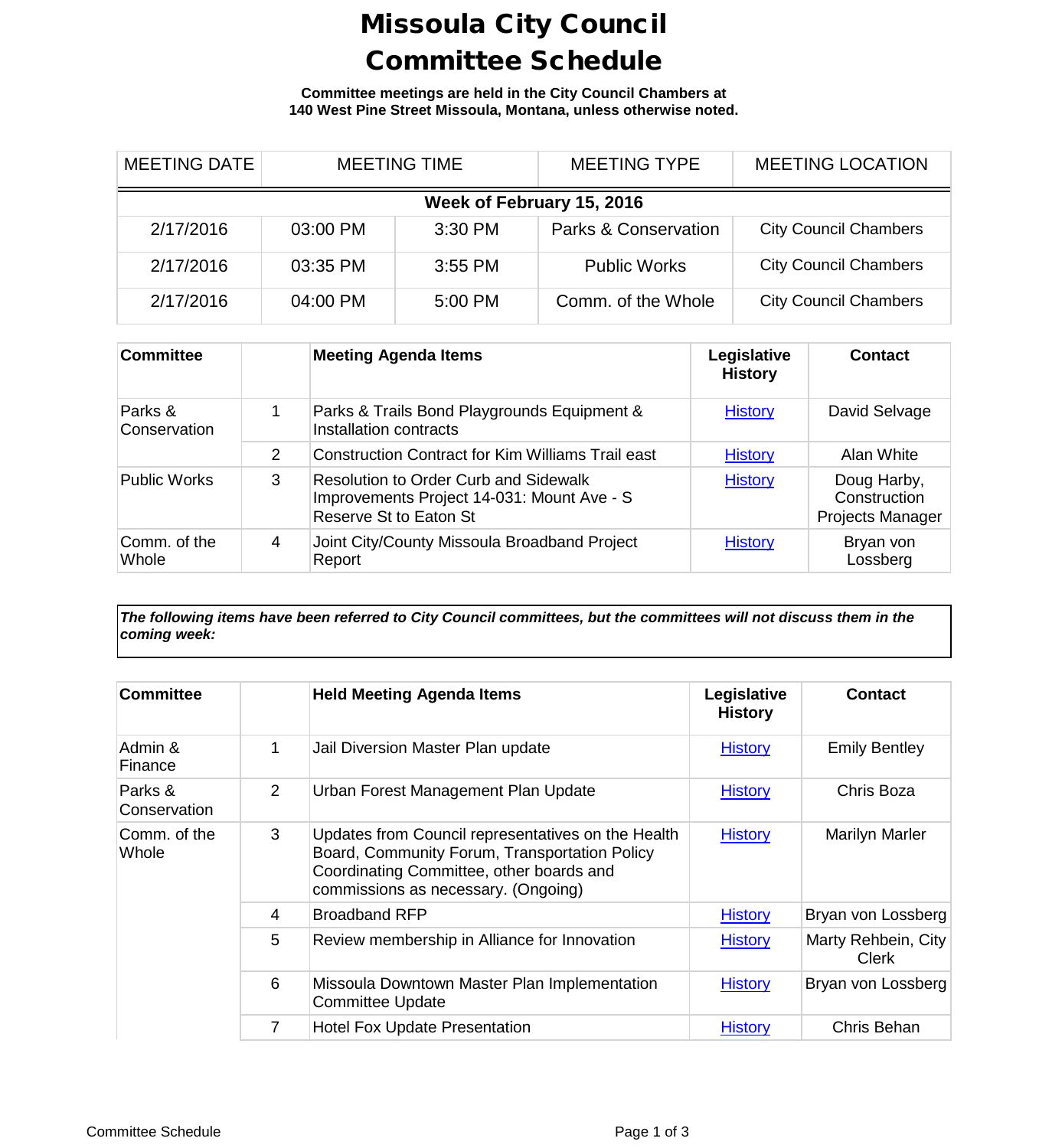## Missoula City Council Committee Schedule

**Committee meetings are held in the City Council Chambers at 140 West Pine Street Missoula, Montana, unless otherwise noted.**

|                        | 8  | Mountain Water Acquisition Update                                                                                                    | <b>History</b> | Bryan von Lossberg                                                                     |
|------------------------|----|--------------------------------------------------------------------------------------------------------------------------------------|----------------|----------------------------------------------------------------------------------------|
|                        | 9  | Mountain Water Acquisition Update                                                                                                    | <b>History</b> | Bryan von Lossberg                                                                     |
| Land Use &<br>Planning | 10 | Annexation, (see separate list at City Clerk's Office<br>for pending annexations) (Ongoing in committee)                             | <b>History</b> | Marty Rehbein                                                                          |
|                        | 11 | Discussion of City planning issues with members of<br>the Planning Board.                                                            | <b>History</b> | John DiBari                                                                            |
|                        | 12 | Adopt broadband standards for the City of Missoula                                                                                   | <b>History</b> | Brian von Lossberg                                                                     |
|                        | 13 | Adopt new floodplain ordinance                                                                                                       | <b>History</b> | Gregg Wood                                                                             |
|                        | 14 | Planning Division Work Plan                                                                                                          | <b>History</b> | Laval Means,<br><b>Planning Division</b><br>Manager,<br>Development<br><b>Services</b> |
| Pub. Safety &          | 15 | Health Department update.                                                                                                            | <b>History</b> | Ellen Leahy                                                                            |
| Health                 | 16 | Missoula City/County Animal Control Update                                                                                           | <b>History</b> | Jeff Darrah                                                                            |
|                        | 17 | Fire Department update.                                                                                                              | <b>History</b> | Jason Diehl                                                                            |
|                        | 18 | Safety aspects of management of the urban deer<br>population in the city of Missoula.                                                | <b>History</b> | Jon Wilkins                                                                            |
|                        | 19 | Crime Victim Advocate Office Update                                                                                                  | <b>History</b> | Jon Wilkins                                                                            |
|                        | 20 | Police Department update.                                                                                                            | <b>History</b> | Mike Brady                                                                             |
|                        | 21 | Update Chapter 10. 20.310 pertaining to electronic<br>device use while operating a vehicle or bicycle (the<br>cell phone ordinance). | <b>History</b> | Jordan Hess                                                                            |
|                        | 22 | Missoula Aging Services, Initiatives and Services<br>Update - Susan Kohler                                                           | <b>History</b> | Jon Wilkins                                                                            |
|                        | 23 | Background Checks on Gun Sales and Transfers                                                                                         | <b>History</b> | Bryan von<br>Lossberg, Marilyn<br>Marler & Emily<br><b>Bentley</b>                     |
|                        | 24 | Fire Department update.                                                                                                              | <b>History</b> | Jason Diehl                                                                            |
| <b>Public Works</b>    | 25 | Petition to Vacate Public Right-of-Way on the 800<br><b>Block of Howell Street</b>                                                   | <b>History</b> | Kevin Slovarp,<br>Development<br><b>Services City</b><br>Engineer                      |
| <b>Public Works</b>    | 26 | Review fence regulations                                                                                                             | <b>History</b> | Jordan Hess                                                                            |
|                        | 27 | Award Contract to HDR Engineering Inc. For the<br>Redesign of the Reserve Street Lift Station                                        | <b>History</b> | <b>Starr Sullivan</b>                                                                  |
|                        | 28 | Joint Trenching Agreement between utilities and City<br>of Missoula                                                                  | <b>History</b> | Bryan von Lossberg                                                                     |
|                        | 29 | Review fence regulations                                                                                                             | <b>History</b> | Jordan Hess                                                                            |